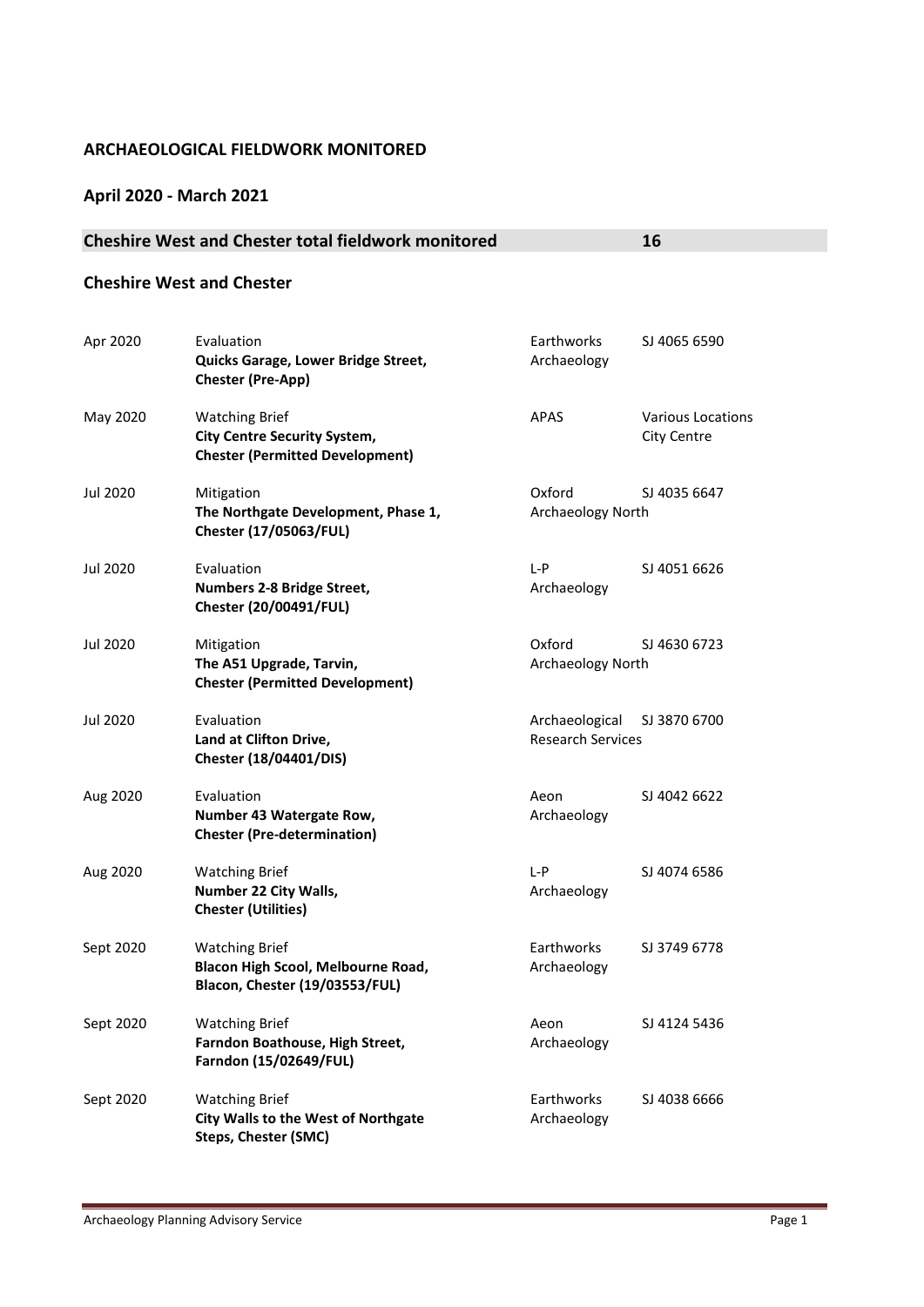| Oct 2020 | Evaluation<br>Number 83-89 Foregate Street,<br>Chester (20/01700/DIS)                           | L-P<br>Archaeology      | SJ 4096 6643 |
|----------|-------------------------------------------------------------------------------------------------|-------------------------|--------------|
| Nov 2020 | <b>Watching Brief</b><br>Earl's Eye, Chester Meadows,<br><b>Chester (Permitted Development)</b> | <b>APAS</b>             | SJ 4183 6599 |
| Feb 2021 | Excavation<br>Land at Queen's Road,<br><b>Chester (20/01823/FUL)</b>                            | L-P<br>Archaeology      | SJ 4145 6685 |
| Feb 2021 | <b>Building Recording</b><br>Watermill Cottage, Norley Road,<br>Cuddington (19/03864/FUL)       | Headland<br>Archaeology | SJ 5924 7172 |
| Mar 2021 | Evaluation<br>Land at Chester Road,<br>Malpas (17/04664/OUT)                                    | $L-P$<br>Archaeology    | SJ 4873 4777 |

#### **Cheshire East total fieldwork monitored 8**

## **Cheshire East (North)**

| Jul 2020 | Excavation<br>The Poynton Bypass,<br>Poynton (20/2339D)                   | Oxford<br>Archaeology<br>North | SJ 899 838-<br>907 781 |
|----------|---------------------------------------------------------------------------|--------------------------------|------------------------|
| Dec 2020 | <b>Watching Brief</b><br><b>St Marys Church</b><br>Bosley (Ref: 19/4103M) | Aeon<br>Archaeology            | SJ 91821 65555         |
| Mar 2021 | <b>Watching Brief</b><br><b>Corner Croft</b><br>Alderley Edge (20/5574M)  | APAS                           | SJ 83836 78117         |

# **Cheshire East (South)**

| May 2020 | <b>Watching Brief</b><br>Dorfold Hall, Acton,<br>Nantwich (19/1088N)         | Aeon<br>Archaeology    | SJ 6517 5250   |
|----------|------------------------------------------------------------------------------|------------------------|----------------|
| May 2020 | <b>Watching Brief</b><br>Land at Basford East,<br>Crewe (19/2545N)           | Wessex<br>Archaeology  | SJ 7242 5303   |
| Jul 2020 | Evaluation<br>Land off Pochin Way (Plot 63),<br><b>Middlewich (20/0860C)</b> | Salford<br>Archaeology | SJ 7111 6582   |
| Jan 2021 | <b>Watching Brief</b><br>Smithy Lodge,<br><b>Wrenbury (20/3514N)</b>         | Avalon<br>Heritage     | SJ 59498 47679 |